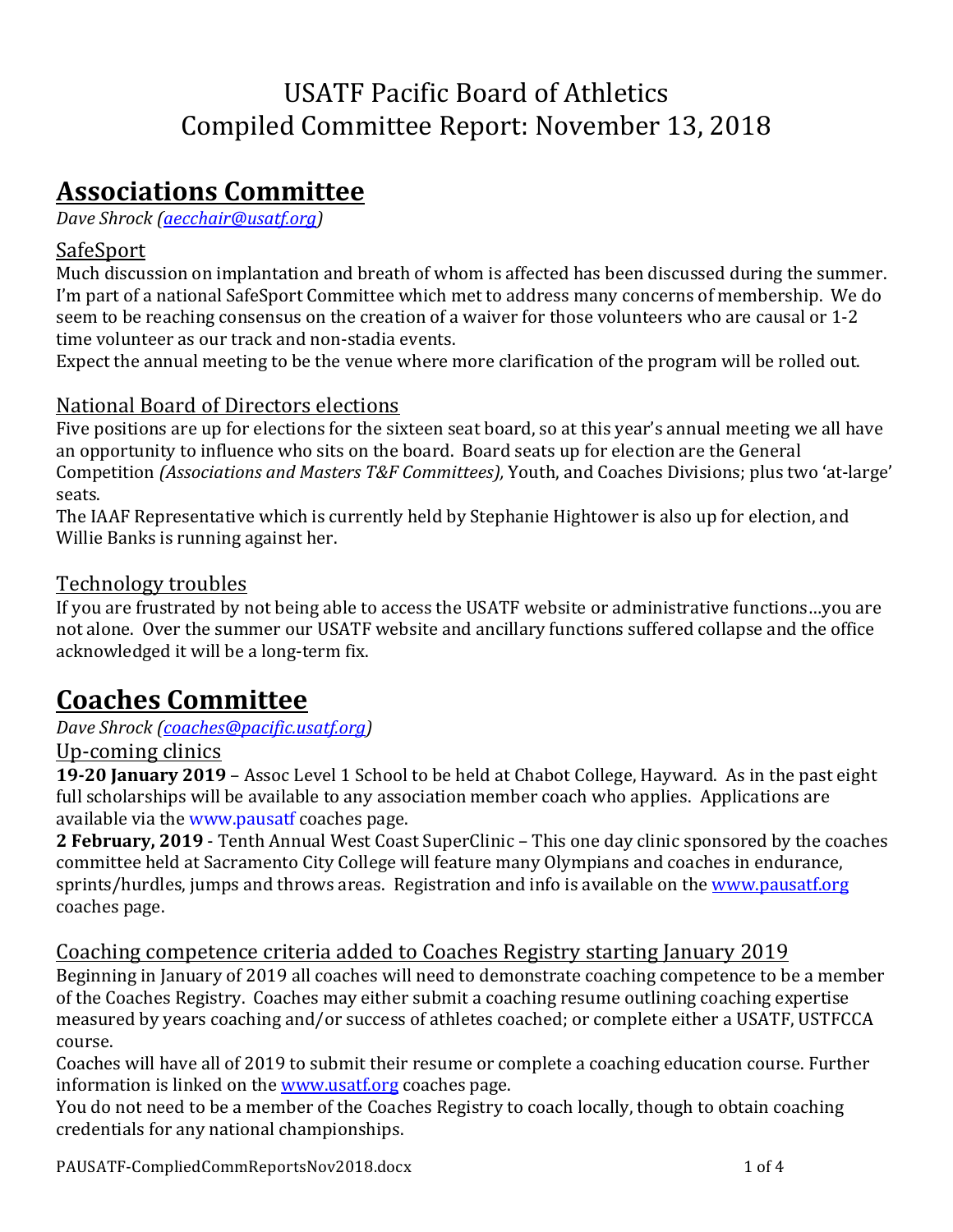## **LDR**

*Allan Stanbridge (runallan@yahoo.com)* 

### Road Grand Prix

2018 Grand Prix is wrapping up the season with two more races. California International Marathon in Sacramento will be held on Sunday, December 2. This race will also hold the USATF National Marathon Championship. Season ends with the annual Christmas Relays on Sunday, December 16 at Lake Merced in San Francisco.

#### CROSS COUNTRY

The XC season ends with the PA Championships on Sunday, November 18 in San Francisco in Golden Gate Park

MUT

MUT recently announced its 2019 season calendar. This the first year for this new series which now includes non ultra trail and mountain races to the schedule.

#### AWARDS BANQUET

Plans are underway for the annual PA LDR Banquet NATIONAL/ INTERNATIONAL ROAD RACING NEWS

- The PA's Makia Ohler recently ran the Toronto Marathon which served as the World Master's Stand Alone Marathon Championships. On a cold, windy day, Makia won the Female 55-59 Championship in an outstanding time of  $3:14:25$ .
- USATF Road 15k Championship, Tulsa, Oklahoma
- The Impala Racing Team won the Female 50 59 team championship and finished 2nd. in the Female 40-49 division.
- Impala Racing Team also participated in the 5k Cross Country Championship

## **MTF Committee**

*Joseph Ols (*masterstf@pacific.usatf.org*)* 

1.) Bay Area Sr Games is holding their "Encore" PA Sanctioned T&F meet Nov 18 (https://secure.sportability.com/spx/Leagues/League.asp?LgID=45922 says both "Register Now! (open until  $11/9/2018$ ]" & "Registration deadline is Nov 1st",  $$60 + $6/event$ ).

2.) Remember to nominate yourself & others for our 2018 PA MTF Grand Prix awards http://www.pausatf.org/wp-content/uploads/2018/05/MTF2018PAGrandPrix.pdf

3.) 2018 was a fantastic year for PA MTF Clubs! HUGE congratulations to all who did well in many ways, incl at the USATF MTF Nat'l Championships:

2. Sierra Gold 326 9. Ioy's Jackrabbits Track Club 150 41. Sierra Racewalkers 28 47. Santa Cruz Track Club 24 51. Tamalpa Runners, Inc. 22 68. NorCal Striders 14 70. Golden State Throwers 12 76. Santa Cruz Throwers 10 89. Marin Waves Track & Field Club 6 104. Strawberry Canyon Track Club 2

PAUSATF-CompliedCommReportsNov2018.docx 2 as 2 of 4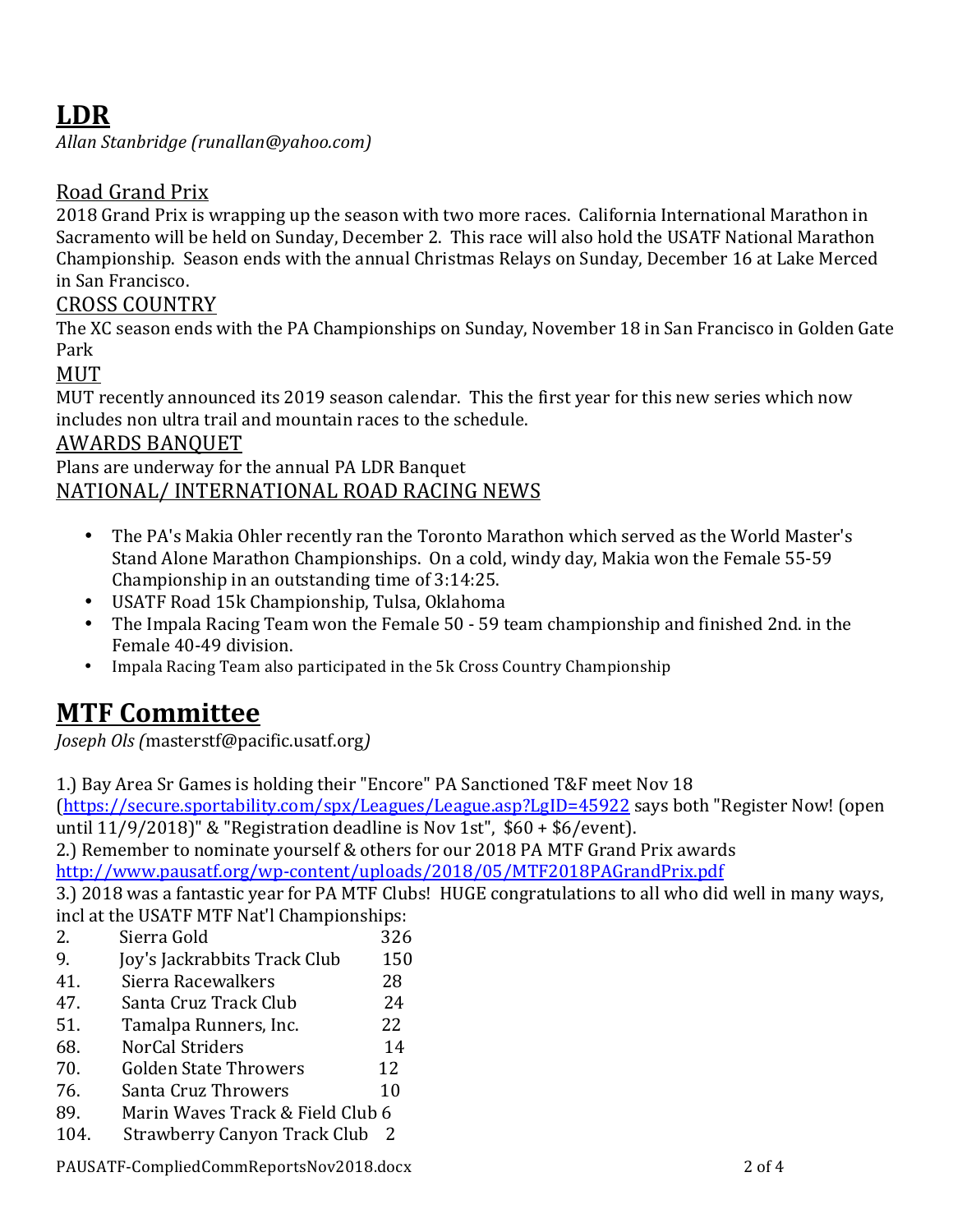Particular congratulations to Sierra Gold and Joy's Jackrabbits' amazing ascendency to echelons of the best USATF MTF clubs in the nation.

- I'm unaware of any PA Club ever doing so well does anyone else know the previously best PA Club finish at nationals?
- As coach Clyde Lehman replied to my request: "The Sierra Gold Team is enjoying a banner 2018, winning the Pacific Association Masters Track and Field Team Championship, Pacific Association Masters Team Grand Prix, the Sierra Gold Masters Track and Field Festival Team Championship, and placing 2nd at the National Masters Outdoor Championship in Spokane, Washington (defeating 106 teams). Sierra Gold had 15 individual National Champions in Spokane. The team continues to attract some of the best athletes in the world and has doubled in size during the last few months. Up next for this amazing team is the World Masters Track and Field Championships in Malaga, Spain. Sierra Gold will be sending 29 athletes to represent the Pacific Association and the USA."

4.) I will highlight PA athlete's achievements at WMA (World Masters Athletics) MTF World Championships in the next email blast, so please email me highlights of yourselves/others in Malaga, Spain. 

5.) I'll be attending the USATF Nat'l Conference in Columbus Ohio Nov 29 - Dec 2, so let me know anything you feel I should bring up there, or here in PA.